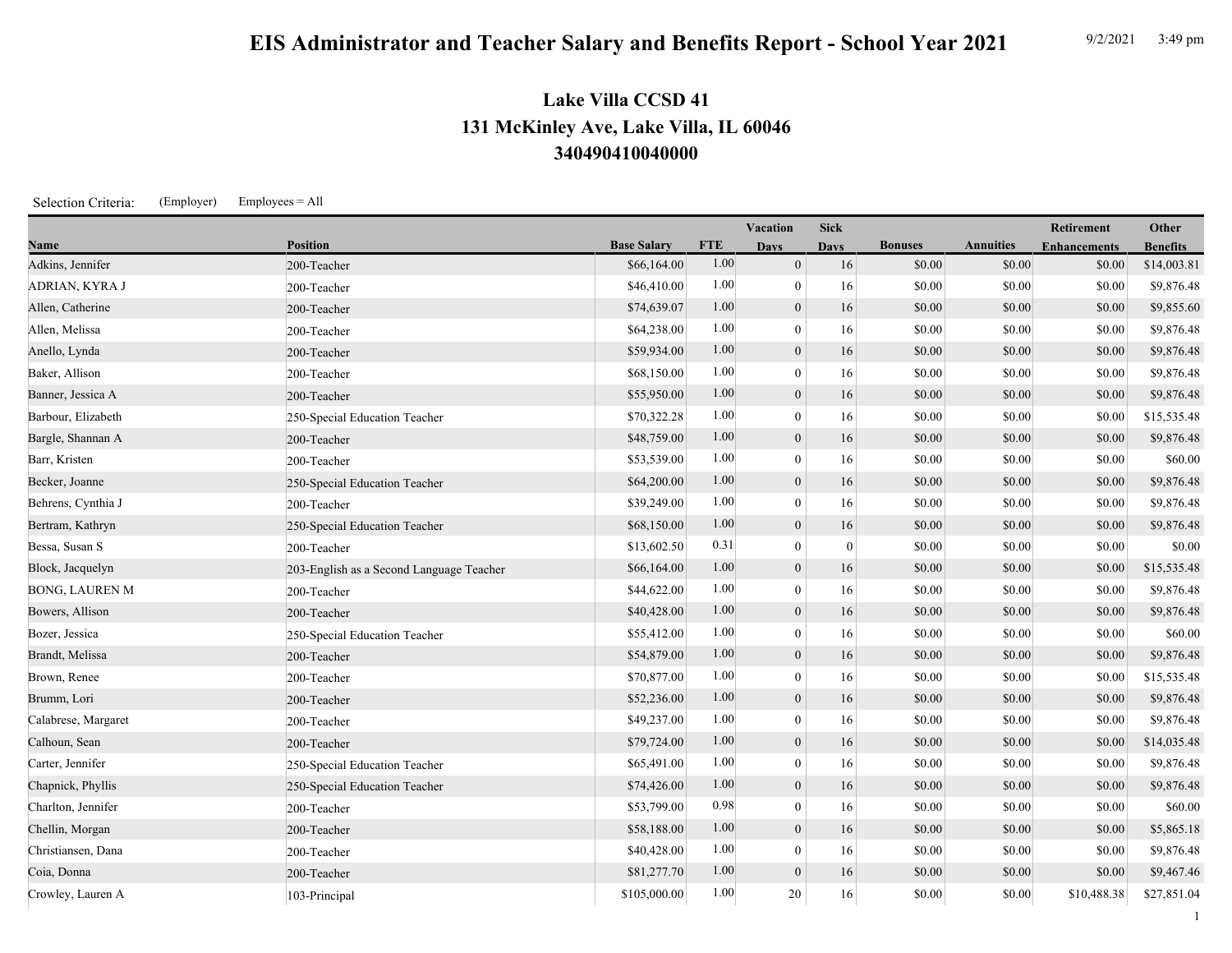|                                           |                                 |                    |            | <b>Vacation</b>  | <b>Sick</b> |                |                  | Retirement          | Other           |
|-------------------------------------------|---------------------------------|--------------------|------------|------------------|-------------|----------------|------------------|---------------------|-----------------|
| Name                                      | <b>Position</b>                 | <b>Base Salary</b> | <b>FTE</b> | <b>Days</b>      | <b>Days</b> | <b>Bonuses</b> | <b>Annuities</b> | <b>Enhancements</b> | <b>Benefits</b> |
| Crowley, Matthew                          | 152-Special Education Director  | \$115,000.00       | 1.00       | 20               | 16          | \$0.00         | \$0.00           | \$11,487.31         | \$24,532.45     |
| Cuba, Joan                                | 200-Teacher                     | \$82,630.70        | 1.00       | $\bf{0}$         | 16          | \$0.00         | \$0.00           | \$0.00              | \$60.00         |
| Data, Kelly                               | 201-Reading Teacher             | \$63,583.00        | 1.00       | $\boldsymbol{0}$ | 16          | \$0.00         | \$0.00           | \$0.00              | \$9,876.48      |
| Delahunty, Kelsey                         | 250-Special Education Teacher   | \$40,428.00        | 1.00       | $\mathbf{0}$     | 16          | \$0.00         | \$0.00           | \$0.00              | \$9,876.48      |
| DOLAN, SARAH                              | 200-Teacher                     | \$31,845.05        | 0.73       | $\boldsymbol{0}$ | 16          | \$0.00         | \$0.00           | \$0.00              | \$9,876.48      |
| DOLL, CHRISTINA L                         | 200-Teacher                     | \$52,739.00        | 1.00       | $\boldsymbol{0}$ | 16          | \$0.00         | \$0.00           | \$0.00              | \$9,876.48      |
| Doty, Shonda                              | 200-Teacher                     | \$85,852.89        | 1.00       | $\mathbf{0}$     | 16          | \$0.00         | \$0.00           | \$0.00              | \$15,535.48     |
| Dougherty, Rebecca                        | 200-Teacher                     | \$76,522.86        | 1.00       | $\bf{0}$         | 16          | \$0.00         | \$0.00           | \$0.00              | \$9,876.48      |
| Dowden, Ann                               | 200-Teacher                     | \$74,950.23        | 1.00       | $\boldsymbol{0}$ | 16          | \$0.00         | \$0.00           | \$0.00              | \$15,535.48     |
| Driscoll, Lynn E                          | 200-Teacher                     | \$42,468.00        | 1.00       | $\mathbf{0}$     | 16          | \$0.00         | \$0.00           | \$0.00              | \$60.00         |
| <b>DUBOIS, MICHELLE F</b>                 | 200-Teacher                     | \$53,799.00        | 1.00       | $\boldsymbol{0}$ | 16          | \$0.00         | \$0.00           | \$0.00              | \$9,876.48      |
| Ehrenhofer, Traci                         | 200-Teacher                     | \$46,648.00        | 1.00       | $\bf{0}$         | 16          | \$0.00         | \$0.00           | \$0.00              | \$60.00         |
| Elbert, Laini                             | 200-Teacher                     | \$65,529.00        | 1.00       | $\mathbf{0}$     | 16          | \$0.00         | \$0.00           | \$0.00              | \$60.00         |
| Emerson, Robin                            | 200-Teacher                     | \$95,290.76        | 1.00       | $\boldsymbol{0}$ | 16          | \$0.00         | \$0.00           | \$0.00              | \$9,852.54      |
| Feldman, Steve A                          | 103-Principal                   | \$105,000.00       | 1.00       | 20               | 16          | \$0.00         | \$0.00           | \$10,488.38         | \$27,851.04     |
| FINGARD, GLORIA D                         | 200-Teacher                     | \$50,710.00        | 1.00       | $\mathbf{0}$     | 16          | \$0.00         | \$0.00           | \$0.00              | \$9,864.96      |
| Fisher, Alana                             | 200-Teacher                     | \$46,406.00        | 1.00       | $\boldsymbol{0}$ | 16          | \$0.00         | \$0.00           | \$0.00              | \$9,876.48      |
| Flores, Sonia                             | 200-Teacher                     | \$54,879.00        | 1.00       | $\boldsymbol{0}$ | 16          | \$0.00         | \$0.00           | \$0.00              | \$9,876.48      |
| Frice, Jennifer                           | 200-Teacher                     | \$79,724.00        | 1.00       | $\mathbf{0}$     | 16          | \$0.00         | \$0.00           | \$0.00              | \$9,876.48      |
| Frick, Susan                              | 200-Teacher                     | \$77,403.00        | 1.00       | $\bf{0}$         | 16          | \$0.00         | \$0.00           | \$0.00              | \$9,876.48      |
| Galvez, Sarah                             | 200-Teacher                     | \$68,150.00        | 1.00       | $\boldsymbol{0}$ | 16          | \$0.00         | \$0.00           | \$0.00              | \$14,035.48     |
| GAMA MENDOZA, CECILIA<br><b>ALEJANDRA</b> | 200-Teacher                     | \$43,742.00        | 1.00       | $\theta$         | 16          | \$0.00         | \$0.00           | \$0.00              | \$9,876.48      |
| <b>GARCIA-ARCE, ESTHER</b>                | 202-Bilingual Education Teacher | \$41,639.00        | 1.00       | $\boldsymbol{0}$ | 16          | \$0.00         | \$0.00           | \$0.00              | \$15,347.48     |
| Gonzalez, Jessica                         | 202-Bilingual Education Teacher | \$39,249.00        | 1.00       | $\boldsymbol{0}$ | 16          | \$0.00         | \$0.00           | \$0.00              | \$9,876.48      |
| Green, Michelle                           | 200-Teacher                     | \$75,146.30        | 1.00       | $\boldsymbol{0}$ | 16          | \$0.00         | \$0.00           | \$0.00              | \$9,876.48      |
| Greig, Kristi                             | 200-Teacher                     | \$57,640.00        | 1.00       | $\bf{0}$         | 16          | \$0.00         | \$0.00           | \$0.00              | \$60.00         |
| Groenwald, Deanna                         | 200-Teacher                     | \$58,786.00        | 1.00       | $\mathbf{0}$     | 16          | \$0.00         | \$0.00           | \$0.00              | \$14,035.48     |
| Guido, Louis                              | 200-Teacher                     | \$62,367.00        | 1.00       | $\boldsymbol{0}$ | 16          | \$0.00         | \$0.00           | \$0.00              | \$9,860.82      |
| Guio, Simone                              | 250-Special Education Teacher   | \$38,106.00        | 1.00       | $\boldsymbol{0}$ | 16          | \$0.00         | \$0.00           | \$0.00              | \$9,464.96      |
| Gutsmiedl, Alison                         | 200-Teacher                     | \$49,237.00        | 1.00       | $\boldsymbol{0}$ | 16          | $\$0.00$       | $\$0.00$         | \$0.00              | \$9,876.48      |
| Hagy, Christie                            | 200-Teacher                     | \$64,200.00        | 1.00       | $\boldsymbol{0}$ | 16          | \$0.00         | \$0.00           | \$0.00              | \$9,876.48      |
| Hall, Jordan                              | 200-Teacher                     | \$55,412.00        | 1.00       | 0                | 16          | \$0.00         | \$0.00           | \$0.00              | \$9,876.48      |
| Heifner, Monica                           | 610-Resource Teacher Elementary | \$70,877.00        | 1.00       | $\mathbf{0}$     | 16          | \$0.00         | \$0.00           | \$0.00              | \$9,876.48      |
| Hodge, Amy                                | 200-Teacher                     | \$75,147.00        | 1.00       | 0                | 16          | \$0.00         | \$0.00           | \$0.00              | \$9,876.48      |
| Horn, Ashley                              | 200-Teacher                     | \$40,428.00        | 1.00       | $\mathbf{0}$     | 16          | \$0.00         | \$0.00           | \$0.00              | \$9,876.48      |
| Horn, Stefany                             | 200-Teacher                     | \$45,054.00        | 1.00       | 0                | 16          | \$0.00         | \$0.00           | \$0.00              | \$9,846.48      |
| Hughes, Lynn                              | 200-Teacher                     | \$65,529.00        | 1.00       | $\boldsymbol{0}$ | $16\,$      | \$0.00         | \$0.00           | \$0.00              | \$15,535.48     |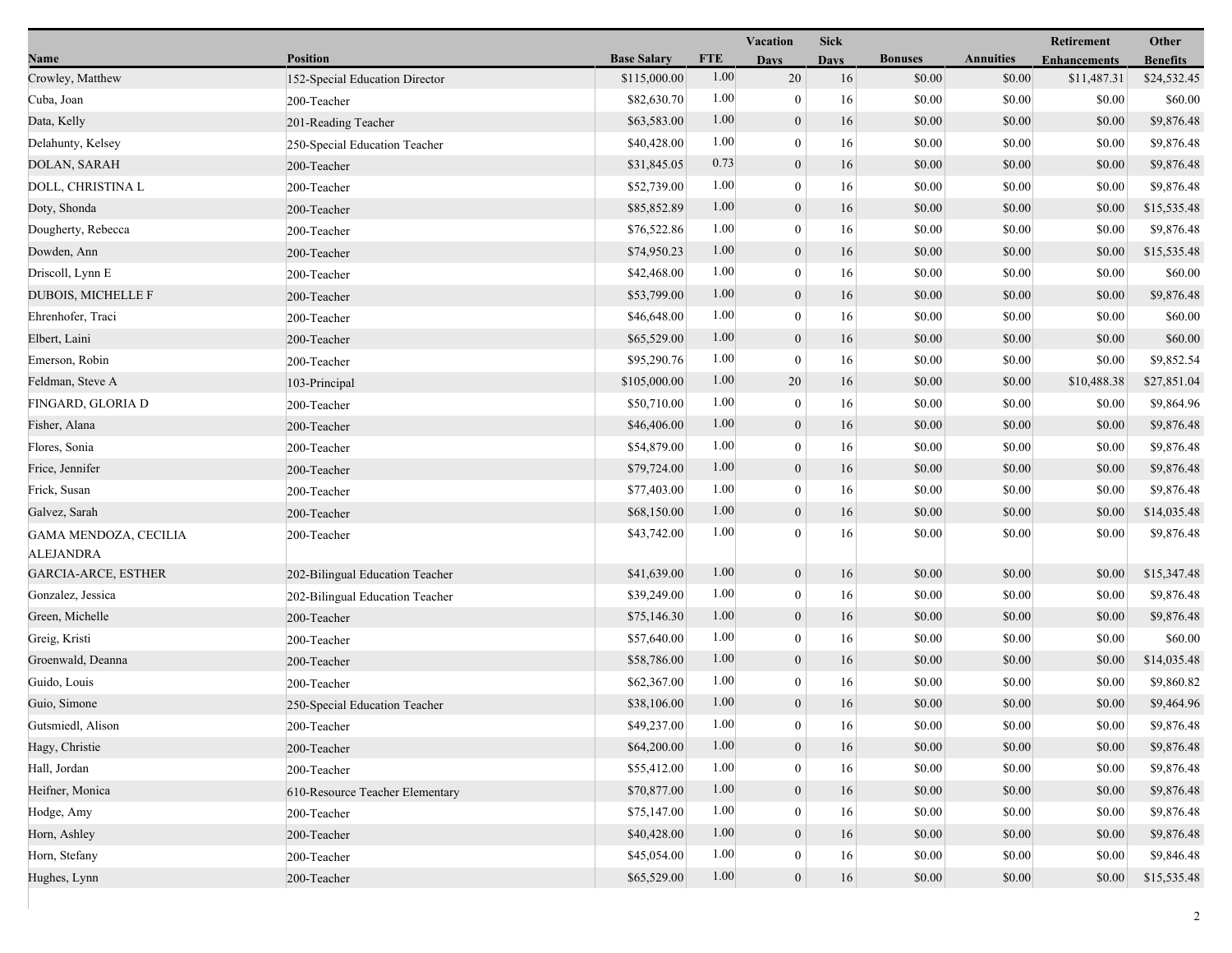|                         |                                                 |                    |            | Vacation         | <b>Sick</b> |                |                  | Retirement          | Other           |
|-------------------------|-------------------------------------------------|--------------------|------------|------------------|-------------|----------------|------------------|---------------------|-----------------|
| Name                    | <b>Position</b>                                 | <b>Base Salary</b> | <b>FTE</b> | <b>Days</b>      | <b>Days</b> | <b>Bonuses</b> | <b>Annuities</b> | <b>Enhancements</b> | <b>Benefits</b> |
| Johnson, Kelly J        | 250-Special Education Teacher                   | \$48,759.00        | 1.00       | $\mathbf{0}$     | 16          | \$0.00         | \$0.00           | \$0.00              | \$9,876.48      |
| Johnson, Stephen        | 200-Teacher                                     | \$68,150.00        | 1.00       | $\boldsymbol{0}$ | 16          | \$0.00         | \$0.00           | \$0.00              | \$9,876.48      |
| Jones, Kendall          | 200-Teacher                                     | \$44,622.00        | 1.00       | $\boldsymbol{0}$ | 16          | \$0.00         | \$0.00           | \$0.00              | \$9,876.48      |
| Kalodimos, Nicole       | 200-Teacher                                     | \$67,455.00        | 1.00       | $\boldsymbol{0}$ | 16          | \$0.00         | \$0.00           | \$0.00              | \$9,876.48      |
| Kania, Jolin            | 201-Reading Teacher                             | \$81,277.70        | 1.00       | $\mathbf{0}$     | 16          | \$0.00         | \$0.00           | \$0.00              | \$15,535.48     |
| Kapchinski, Scott       | 200-Teacher                                     | \$93,093.46        | 1.00       | $\boldsymbol{0}$ | 16          | \$0.00         | \$0.00           | \$0.00              | \$9,876.48      |
| Kapchinski, Stephanie   | 200-Teacher                                     | \$79,724.00        | 1.00       | $\mathbf{0}$     | 16          | \$0.00         | \$0.00           | \$0.00              | \$14,035.48     |
| KAPLAN, EMILY RACHEL    | 200-Teacher                                     | \$45,054.00        | 1.00       | $\mathbf{0}$     | 16          | \$0.00         | \$0.00           | \$0.00              | \$9,876.48      |
| Karhoff, Jamie          | 200-Teacher                                     | \$46,857.00        | 1.00       | $\boldsymbol{0}$ | 16          | \$0.00         | \$0.00           | \$0.00              | \$9,876.48      |
| Kasprzyk, Anna          | 114-Chief School Business Official              | \$149,810.22       | 1.00       | 20               | 16          | \$0.00         | \$0.00           | \$14,964.54         | \$27,851.04     |
| Kay, Alyssa CW          | 200-Teacher                                     | \$50,710.00        | 1.00       | $\boldsymbol{0}$ | 16          | \$0.00         | \$0.00           | \$0.00              | \$9,464.96      |
| Keim-Bounds, Sandra     | 101-Assistant/Associate District Superintendent | \$130,000.00       | 1.00       | 20               | 16          | \$0.00         | \$0.00           | \$12,985.70         | \$27,851.04     |
| KENDALL, JOYCE A        | 200-Teacher                                     | \$50,710.00        | 1.00       | $\mathbf{0}$     | 16          | \$0.00         | \$0.00           | \$0.00              | \$9,876.48      |
| Kerpan, Julie           | 200-Teacher                                     | \$53,799.00        | 1.00       | $\mathbf{0}$     | 16          | \$0.00         | \$0.00           | \$0.00              | \$60.00         |
| Kilmer, Jennifer        | 200-Teacher                                     | \$47,339.00        | 1.00       | $\boldsymbol{0}$ | 16          | \$0.00         | \$0.00           | \$0.00              | \$9,876.48      |
| Klene, Scott            | 103-Principal                                   | \$126,953.30       | 1.00       | 20               | 16          | \$0.00         | \$0.00           | \$12,681.24         | \$27,851.04     |
| Koenig, Kaitlin L       | 200-Teacher                                     | \$43,742.00        | 1.00       | $\boldsymbol{0}$ | 16          | \$0.00         | \$0.00           | \$0.00              | \$9,876.48      |
| Larson, Vanessa         | 202-Bilingual Education Teacher                 | \$75,147.00        | 1.00       | $\boldsymbol{0}$ | 16          | \$0.00         | \$0.00           | \$0.00              | \$9,876.48      |
| Laughlin, Jeannie       | 200-Teacher                                     | \$72,959.00        | 1.00       | $\mathbf{0}$     | 16          | \$0.00         | \$0.00           | \$0.00              | \$13,480.78     |
| Lawrence, Jennifer      | 200-Teacher                                     | \$68,812.00        | 1.00       | $\mathbf{0}$     | 16          | \$0.00         | \$0.00           | \$0.00              | \$60.00         |
| Lee, Anne               | 200-Teacher                                     | \$66,164.00        | 1.00       | $\mathbf{0}$     | 16          | \$0.00         | \$0.00           | \$0.00              | \$9,876.48      |
| Lefler, Anne            | 250-Special Education Teacher                   | \$47,102.00        | 1.00       | $\mathbf{0}$     | 16          | \$0.00         | \$0.00           | \$0.00              | \$9,876.48      |
| Lehocky, Marylena F     | 200-Teacher                                     | \$47,800.00        | 1.00       | $\bf{0}$         | 16          | \$0.00         | \$0.00           | \$0.00              | \$9,464.96      |
| Lennes, Karen           | 200-Teacher                                     | \$58,792.00        | 1.00       | $\mathbf{0}$     | 16          | \$0.00         | \$0.00           | \$0.00              | \$14,035.48     |
| Lewis, Kristie          | 200-Teacher                                     | \$57,640.00        | 1.00       | $\mathbf{0}$     | 16          | \$0.00         | \$0.00           | \$0.00              | \$9,876.48      |
| Lill, Colleen           | 200-Teacher                                     | \$71,563.00        | 1.00       | $\mathbf{0}$     | 16          | \$0.00         | \$0.00           | \$0.00              | \$9,876.48      |
| Loar, Amanda            | 200-Teacher                                     | \$78,318.24        | 1.00       | $\boldsymbol{0}$ | 16          | \$0.00         | \$0.00           | \$0.00              | \$9,876.48      |
| Lukasik, Gina           | 200-Teacher                                     | \$56,493.00        | 1.00       | $\boldsymbol{0}$ | 16          | \$0.00         | \$0.00           | \$0.00              | \$9,876.48      |
| Lyon, Michelle          | 200-Teacher                                     | \$87,323.76        | 1.00       | $\bf{0}$         | 16          | \$0.00         | \$0.00           | \$0.00              | \$2,155.15      |
| Martinez-Barton, Yvonne | 610-Resource Teacher Elementary                 | \$74,426.00        | 0.99       | $\overline{0}$   | 16          | \$0.00         | \$0.00           | \$0.00              | \$9,876.48      |
| Mattson, Jennifer       | 200-Teacher                                     | \$71,563.00        | $1.00\,$   | $\theta$         | 16          | \$0.00         | \$0.00           | \$0.00              | \$60.00         |
| McCabe, Amanda C        | 200-Teacher                                     | \$54,847.00        | 1.00       | $\boldsymbol{0}$ | 16          | \$0.00         | \$0.00           | \$0.00              | \$9,876.48      |
| McCuistion, Daniel      | 200-Teacher                                     | \$79,724.00        | 1.00       | $\bf{0}$         | 16          | \$0.00         | \$0.00           | \$0.00              | \$24,224.10     |
| McKay, Angela           | 200-Teacher                                     | \$54,321.00        | 1.00       | $\boldsymbol{0}$ | 16          | \$0.00         | \$0.00           | \$0.00              | \$60.00         |
| McShane, Lisa           | 200-Teacher                                     | \$59,934.00        | 1.00       | $\theta$         | 16          | \$0.00         | \$0.00           | \$0.00              | \$13,935.48     |
| <b>MEILLER, ERIC</b>    | 200-Teacher                                     | \$39,249.00        | 1.00       | $\mathbf{0}$     | 16          | \$0.00         | \$0.00           | \$0.00              | \$1,696.00      |
| Merges, Melissa         | 200-Teacher                                     | \$71,073.88        | 1.00       | $\bf{0}$         | 16          | \$0.00         | \$0.00           | \$0.00              | \$14,035.48     |
| Michelotti, Sheri       | 200-Teacher                                     | \$51,211.00        | 1.00       | $\mathbf{0}$     | 16          | \$0.00         | \$0.00           | \$0.00              | \$14,035.48     |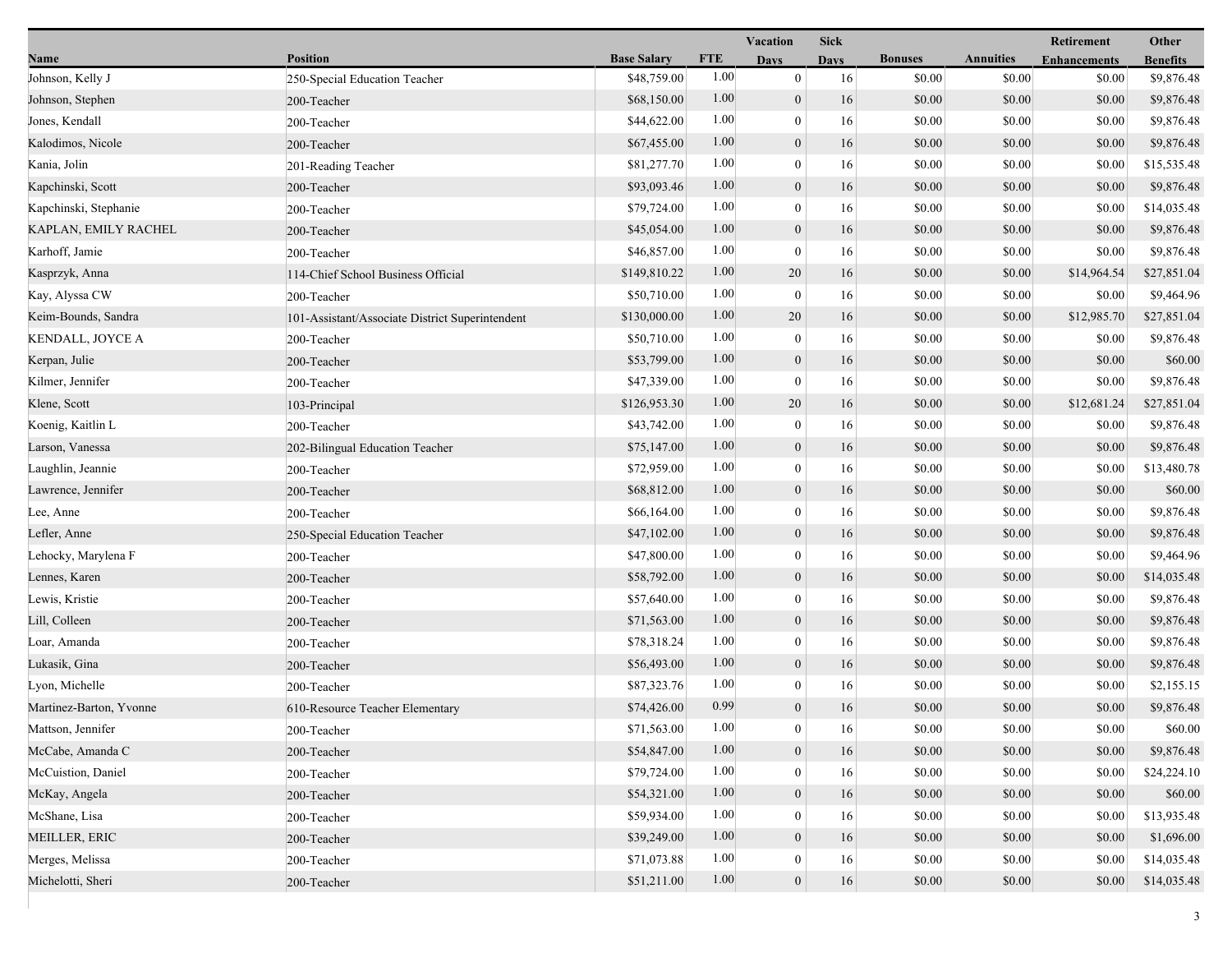|                      |                                          |                    |            | Vacation         | <b>Sick</b>      |                |                  | Retirement          | Other           |
|----------------------|------------------------------------------|--------------------|------------|------------------|------------------|----------------|------------------|---------------------|-----------------|
| Name                 | <b>Position</b>                          | <b>Base Salary</b> | <b>FTE</b> | <b>Days</b>      | Davs             | <b>Bonuses</b> | <b>Annuities</b> | <b>Enhancements</b> | <b>Benefits</b> |
| Miller, Jason        | 200-Teacher                              | \$66,164.00        | $1.00\,$   | $\mathbf{0}$     | 16               | \$0.00         | \$0.00           | \$0.00              | \$14,035.48     |
| Miller, Susan        | 250-Special Education Teacher            | \$72,259.00        | 1.00       | $\boldsymbol{0}$ | 16               | \$0.00         | \$0.00           | \$0.00              | \$9,876.48      |
| MOBERG, ALEXANDER    | 200-Teacher                              | \$50,710.00        | 1.00       | $\mathbf{0}$     | 16               | \$0.00         | \$0.00           | \$0.00              | \$9,464.96      |
| Molve, Kathleen      | 250-Special Education Teacher            | \$101,624.41       | 1.00       | $\mathbf{0}$     | 16               | \$0.00         | \$0.00           | \$0.00              | \$14,035.48     |
| Monson, MaryFran     | 200-Teacher                              | \$75,539.90        | 1.00       | $\mathbf{0}$     | 16               | \$0.00         | \$0.00           | \$0.00              | \$15,535.48     |
| Morris, Suzanna      | 200-Teacher                              | \$77,403.00        | 1.00       | $\boldsymbol{0}$ | 16               | \$0.00         | \$0.00           | \$0.00              | \$9,876.48      |
| Moy, Kara            | 203-English as a Second Language Teacher | \$87,394.79        | 1.00       | $\overline{0}$   | 16               | \$0.00         | \$0.00           | \$0.00              | \$9,876.48      |
| Nash, Lauren J       | 250-Special Education Teacher            | \$52,230.00        | 1.00       | $\boldsymbol{0}$ | 16               | \$0.00         | \$0.00           | \$0.00              | \$4,559.22      |
| Parmley, Christine   | 201-Reading Teacher                      | \$72,258.08        | 1.00       | $\mathbf{0}$     | $16\,$           | \$0.00         | \$0.00           | \$0.00              | \$9,876.48      |
| Pavell, Tricia       | 200-Teacher                              | \$57,640.00        | 1.00       | $\boldsymbol{0}$ | 16               | \$0.00         | \$0.00           | \$0.00              | \$13,132.41     |
| Pederson, Debra      | 201-Reading Teacher                      | \$100,506.89       | 1.00       | $\overline{0}$   | 16               | \$0.00         | \$0.00           | \$0.00              | \$6,948.65      |
| Perhacs, Elizabeth   | 200-Teacher                              | \$46,867.00        | 1.00       | $\mathbf{0}$     | 16               | \$0.00         | \$0.00           | \$0.00              | \$15,535.48     |
| Phelps, Mary         | 200-Teacher                              | \$70,751.15        | 1.00       | $\mathbf{0}$     | 16               | \$0.00         | \$0.00           | \$0.00              | \$9,876.48      |
| Pokorny, Melissa     | 200-Teacher                              | \$58,786.00        | 1.00       | $\mathbf{0}$     | 16               | \$0.00         | \$0.00           | \$0.00              | \$10,411.98     |
| Powell, Jennifer     | 200-Teacher                              | \$68,812.00        | 1.00       | $\mathbf{0}$     | 16               | \$0.00         | \$0.00           | \$0.00              | \$9,876.48      |
| Radke, Heather       | 250-Special Education Teacher            | \$65,529.00        | 1.00       | $\boldsymbol{0}$ | 16               | \$0.00         | \$0.00           | \$0.00              | \$15,515.48     |
| Reilly, Christine    | 250-Special Education Teacher            | \$71,563.00        | 1.00       | $\boldsymbol{0}$ | 16               | \$0.00         | \$0.00           | \$0.00              | \$9,876.48      |
| Rhodes, Melissa      | 200-Teacher                              | \$77,403.00        | 1.00       | $\mathbf{0}$     | 16               | \$0.00         | \$0.00           | \$0.00              | \$9,876.48      |
| Rizzo, Barbara       | 250-Special Education Teacher            | \$83,144.25        | 1.00       | $\mathbf{0}$     | 16               | \$0.00         | \$0.00           | \$0.00              | \$9,876.48      |
| Robison, Alyssa      | 200-Teacher                              | \$70,836.00        | 1.00       | $\mathbf{0}$     | 16               | \$0.00         | \$0.00           | \$0.00              | \$9,876.48      |
| Roggy, Kristin       | 201-Reading Teacher                      | \$61,457.00        | 1.00       | $\mathbf{0}$     | 16               | \$0.00         | \$0.00           | \$0.00              | \$9,876.48      |
| Romberger, Elizabeth | 200-Teacher                              | \$39,249.00        | 1.00       | $\boldsymbol{0}$ | 16               | \$0.00         | \$0.00           | \$0.00              | \$9,464.96      |
| Rydz, Jennifer       | 200-Teacher                              | \$70,751.15        | 1.00       | $\boldsymbol{0}$ | 16               | \$0.00         | \$0.00           | \$0.00              | \$9,876.48      |
| Saam, Kaitlyn        | 250-Special Education Teacher            | \$40,034.00        | 1.00       | $\mathbf{0}$     | 16               | \$0.00         | \$0.00           | \$0.00              | \$9,876.48      |
| Salvo, Bryana        | 200-Teacher                              | \$32,662.29        | 0.86       | $\mathbf{0}$     | 16               | \$0.00         | \$0.00           | \$0.00              | \$9,464.96      |
| Sandberg, Paula      | 200-Teacher                              | \$85,933.20        | 1.00       | $\mathbf{0}$     | 16               | \$0.00         | \$0.00           | \$0.00              | \$9,876.48      |
| SANDOVAL, ROBERT P   | 250-Special Education Teacher            | \$44,175.00        | 0.98       | $\mathbf{0}$     | 16               | \$0.00         | \$0.00           | \$0.00              | \$8,230.40      |
| Scavone, Toby        | 200-Teacher                              | \$93,182.01        | 1.00       | $\boldsymbol{0}$ | 16               | \$0.00         | \$0.00           | \$0.00              | \$14,035.48     |
| Schem, Kim           | 200-Teacher                              | \$63,583.00        | 1.00       | $\boldsymbol{0}$ | 16               | \$0.00         | \$0.00           | \$0.00              | \$9,876.48      |
| Schuyler, Doug       | 250-Special Education Teacher            | \$76,815.16        | 1.00       | $\mathbf{0}$     | 16               | \$0.00         | \$0.00           | \$0.00              | \$9,876.48      |
| Schweier, Susan      | 200-Teacher                              | \$76,660.00        | 1.00       | $\bf{0}$         | 16               | \$0.00         | \$0.00           | \$0.00              | \$9,876.48      |
| Scott, Kim           | 203-English as a Second Language Teacher | \$80,991.64        | 1.00       | $\boldsymbol{0}$ | 16               | \$0.00         | \$0.00           | \$0.00              | \$9,876.48      |
| Shelley, Kathleen    | 200-Teacher                              | \$14,864.01        | 0.20       | $\bf{0}$         | $\boldsymbol{0}$ | \$0.00         | \$0.00           | \$0.00              | \$0.00          |
| Short, Molly         | 200-Teacher                              | \$62,935.00        | 1.00       | $\mathbf{0}$     | 16               | \$0.00         | \$0.00           | \$0.00              | \$15,535.48     |
| SISI, ANGELA JEANINE | 105-Supervisory Dean                     | \$100,000.00       | 1.00       | $\mathbf{0}$     | 16               | \$0.00         | \$0.00           | \$9,988.93          | \$27,851.04     |
| Skinner, Kathy       | 201-Reading Teacher                      | \$74,867.36        | 1.00       | $\mathbf{0}$     | 16               | \$0.00         | \$0.00           | \$0.00              | \$9,876.48      |
| Smart, Linda         | 200-Teacher                              | \$69,479.00        | 1.00       | $\mathbf{0}$     | 16               | \$0.00         | \$0.00           | \$0.00              | \$9,876.48      |
| SPAULDING, HEATHER N | 200-Teacher                              | \$48,272.00        | 1.00       | $\mathbf{0}$     | 16               | \$0.00         | \$0.00           | \$0.00              | \$9,876.48      |